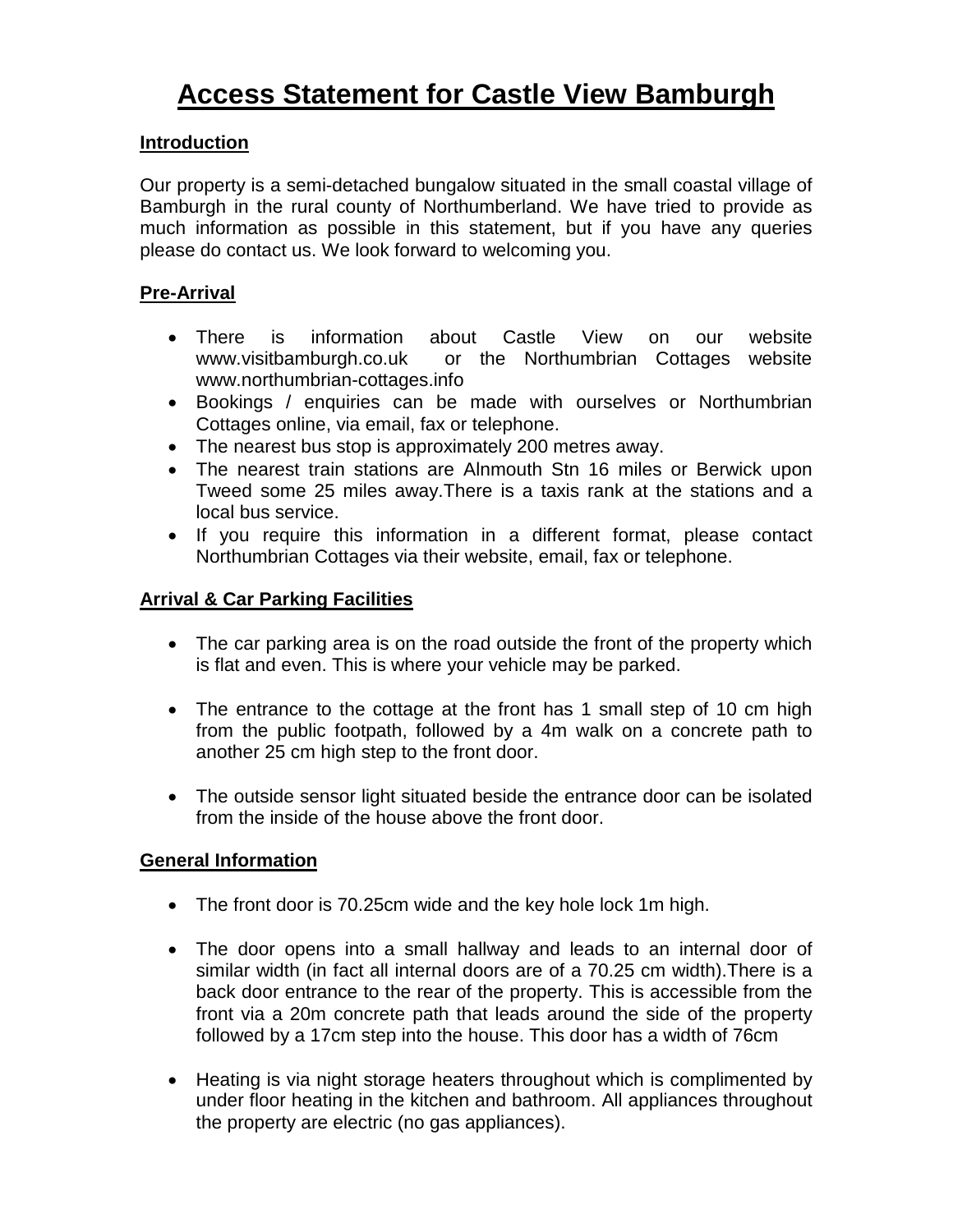## • **Lounge 4.75m x 3.75m**

- Door width 72.25cm
- A rectangular table in the lounge measuring 75cm high.
- There are 2 chairs are which are movable with padded seats and no arms
- There is a free space of .75 metres clear of doors and furniture.
- Flooring is carpet
- Furniture is moveable
- One fabric covered double sofa and one arm chair.
- Large TV has Freeview & Teletext facility with remote control.
- DVD player with remote control.
- There is an open fireplace but it is not operational and is only there as a show piece.
- Standing light for reading.

# **Kitchen 2.6m x 2.55m with small utility room at back door**

- The worktop height is standard approximately 90cm
- Oven door is drop down with hob above at standard height.
- Belfast sink is standard height with cupboards underneath.
- Standard size front loading washing machine and tumble dryer (condenser-type) are provided.
- Lighting is spotlight bulbs on ceiling, unit lighting/extractor fan above cooker.
- 1.1 metres free space between all furniture and worktops.
- Good contrast between floor, cupboards and other surfaces.
- Fridge and a Freezer available.
- Microwave available.
- Flooring is tiled.
- Fire Extinguisher + Fire Blanket.
- Under floor heating.
- Steam iron with standard height ironing board

## **Passage 90cm wide**

• Smoke alarm fitted.

# **Double Bedroom 3.6m x 3.35m**

- Door width 72.5cm.
- Double bed provided 4'6''
- Bed height 60cm floor to top of mattress.
- Non feather duvets and pillows provided.
- Largest transfer space available left or right of bed is 80cm
- Bed is moveable if more space is required at either side.
- Dressing table with drawers, Wardrobe, 2 Bedside tables and lights
- Pull cord above bed for ceiling light
- Largest free space clear of doors and furniture is 3.5m by 1.2m.